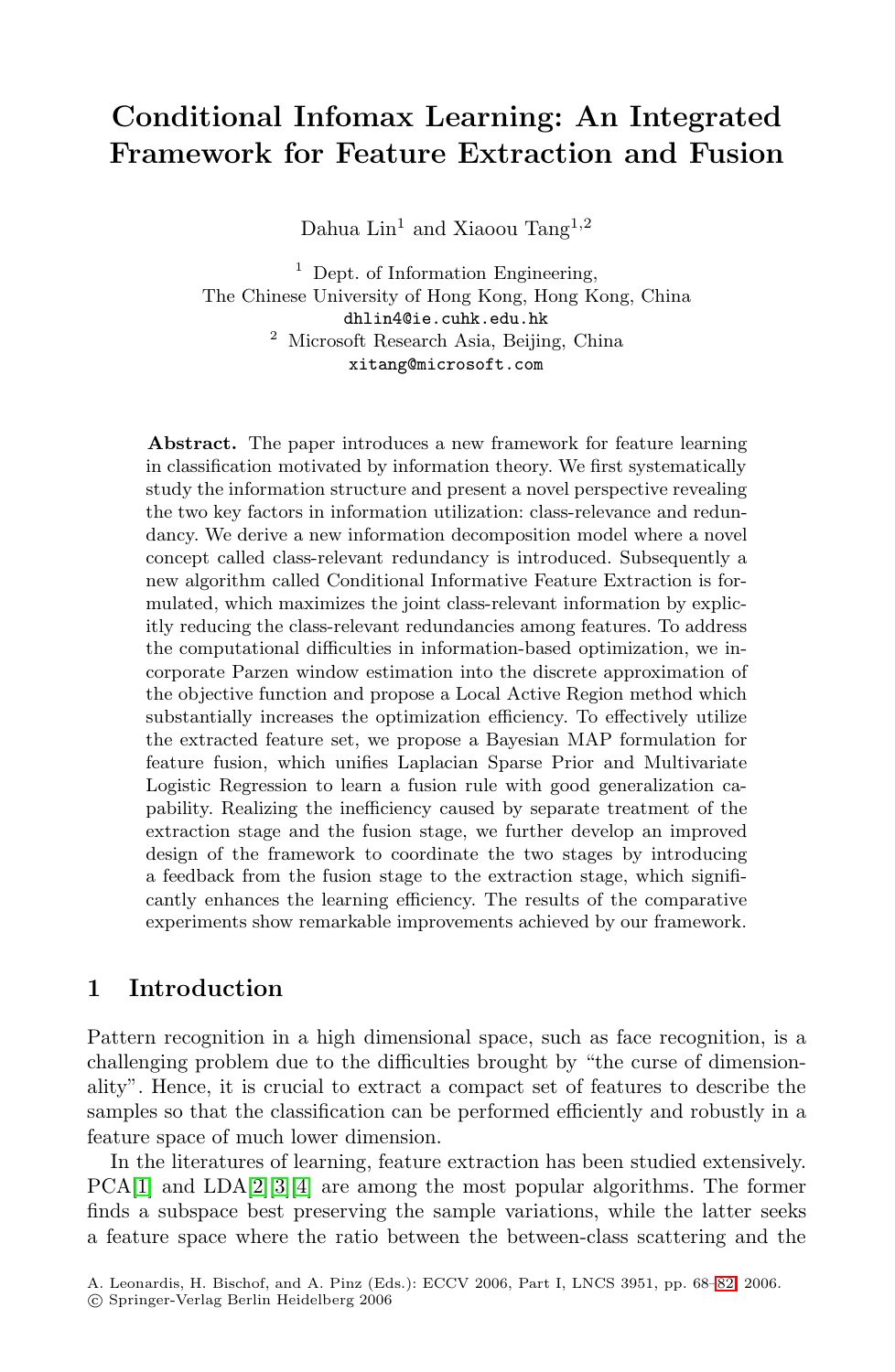within-class scattering is maximized. Though some improved variants[\[5\]](#page-13-5)[\[6\]](#page-13-6) are proposed, the fundamental limitation of PCA and LDA are yet to be solved: they are solely based on the second order statistical moments, thus may not work well in the practical cases where the distributions are nongaussian.

To break the limitation, we need a method which does not rely on parametric assumptions on the sample distribution. The intrinsic relationship between information theory and pattern recognition, established by the well known Fano's inequality[\[7\]](#page-13-7), inspires a new way to the feature learning. In the past decade, many works have been done to apply information theory to the learning problems. Some [\[8\]](#page-13-8)[\[9\]](#page-13-9)[\[10\]](#page-13-10)[\[11\]](#page-13-11) use infomax principle for sequential feature selection. However, they only concern the information conveyed by each individual feature without considering their relation, thus often produce feature sets with a large amount of redundancy. Some improved feature selection algorithms[\[12\]](#page-13-12)[\[13\]](#page-13-13)[\[14\]](#page-13-14) try to tackle the problem by taking the diversity among the features into consideration. Nonetheless, the criteria of these methods are based on either heuristic rules without convincing justification or some very loose approximations. Hence, the improvement achieved is not significant.

So far the use of information theory in pattern recognition is basically restricted to the feature selection due to two difficulties: 1) No rigorous theory is available to study the inter-feature relation and how the relation affects the performance of the whole feature set; 2) The evaluation of entropy and mutual information incurs great computational difficulties in the optimization. Recently, Torkkola et al.[\[15\]](#page-13-15)[\[16\]](#page-13-16) propose an infomax feature extraction method to learn a joint set of orthogonal features based on Renyi entropy. However, it suffers from the following drawbacks: 1) The Renyi approximation is not sufficiently justified and what effects it brings to the solution is unclear; 2) It is based on density estimation in a multi-dimensional space, which is computationally expensive and not robust; 3) It does not account for the inter-feature relations.

In this paper, to address the two difficulties, we first systematically investigate the structure of information conveyed by the feature set and present an information decomposition model. It shows that the effectiveness of the feature set is influenced by two key factors: the class relevance and the inter-feature redundancy. As a novel approach, our model also points out that the redundancy can be factorized into class-relevant and irrelevant ingredients and introduces the concept *class-relevant redundancy* with theoretically well-founded formulation. We then derive the Conditional Informative Feature Extraction algorithm which maximizes the information conveyed by the whole feature set by explicitly reducing the class-relevant redundancies. To attack the computational difficulty, we couple the discrete approximation with the 1D Parzen window technique and further propose a Local Active Region method, which substantially reduces the computational cost from  $O(n^2)$  to  $O(n)$  and thus enables large-scale application of the method.

We also develop the Bayesian Feature fusion algorithm to effectively utilize the feature set by incorporating Laplacian sparse prior and Multivariate logistic regression into the Bayesian MAP formulation, where the features are adap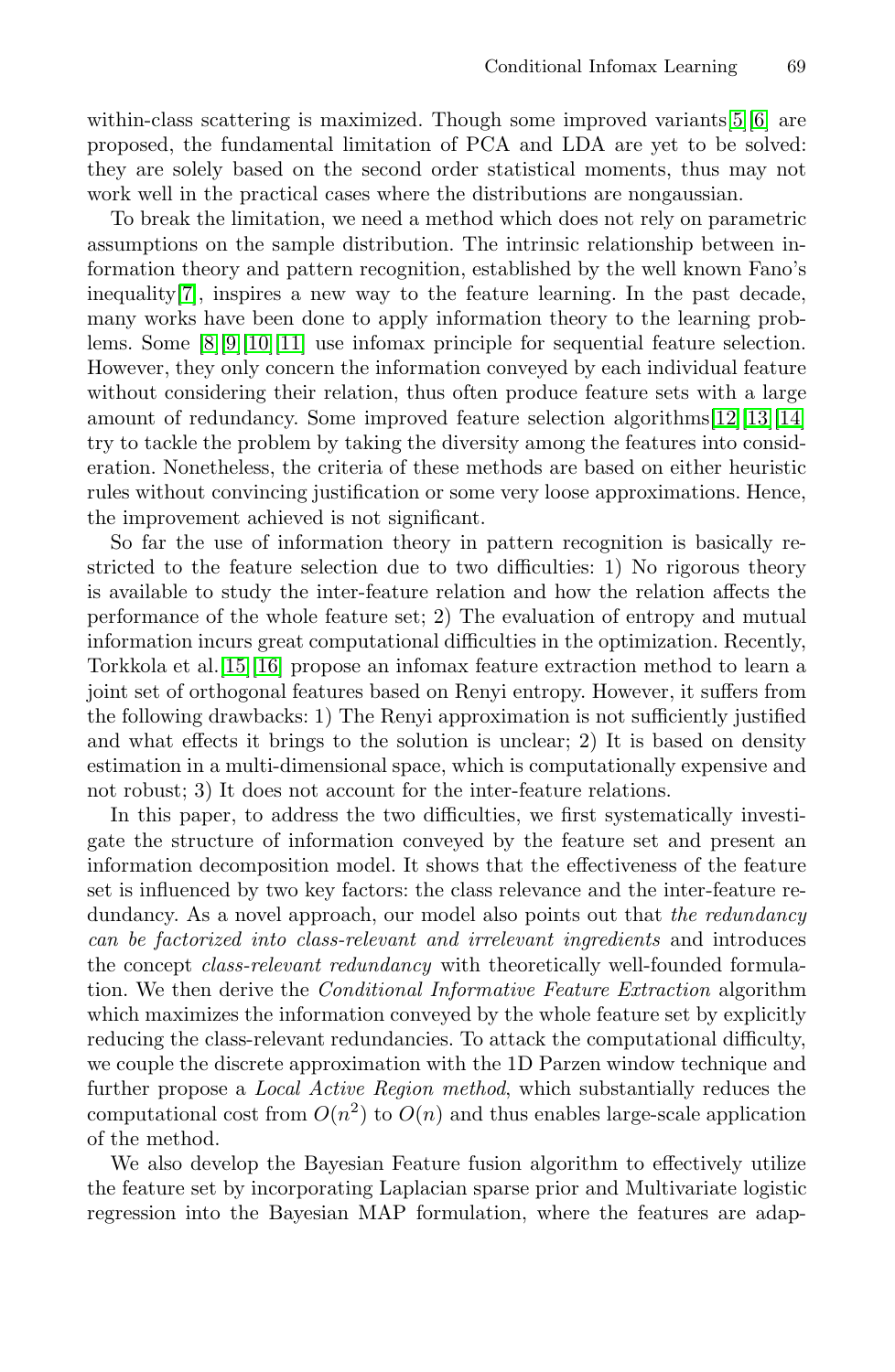tively weighted. Considering that the separate treatment of feature extraction and fusion incurs inefficiency, we finally improve the framework architecture to coordinate the two stages by introducing a feedback from the fusion stage to the extraction stage. By the new design, both the learning efficiency and the effectiveness of the resultant feature set are greatly enhanced.

### **2 Conditional Informative Feature Extraction**

#### **2.1 Problem Formulation and Features**

Consider a multiclass classification problem: the training set consists of  $n$  samples from C classes, which is denoted by  $\{(\mathbf{x}_i, c_i)\}_{i=1}^n$ , where  $\mathbf{x}_i \in \mathcal{X}$  is a d-dimensional vector representing the *i*-th sample,  $c_i$  is its class label. For discrimination, we extract a set of features, denoted by  $F = \{y^{(1)}, y^{(2)}, \ldots, y^{(m)}\}$ . Each feature is a functional:  $y^{(t)} : \mathcal{X} \to R$ , which maps a sample vector to a scalar. For each sample  $x$ , all the  $m$  feature values constitute a feature vector, denoted by  $\mathbf{y}(\mathbf{x}) = \left[y^{(1)}(\mathbf{x}), y^{(2)}(\mathbf{x}), \ldots, y^{(m)}(\mathbf{x})\right]^T$ . For succinctness, we denote the features for the *i*-th training sample by  $y_i = [y_i^{(1)}, y_i^{(2)}, \dots, y_i^{(m)}]^T$ .

Linear features are the most widely used features in the literature owning to its simplicity and effectiveness. Each linear feature is parameterized by a projection vector **w** subject to  $||\mathbf{w}|| = 1$ , and the feature value for the sample **x** can be extracted by  $y = \mathbf{w}^T \mathbf{x}$ . In the cases where the sample distribution is highly nongaussian, linear features are insufficient to classify the samples well. To tackle the difficulty, we can extract nonlinear features by kernelization, where a nonlinear mapping  $\phi$  is employed to map the original vector space to a Hilbert space of much higher dimension. Each feature can be regarded as a projection of such mapping. Assume that the projection vector in the Hilbert space can be expanded by  $\mathbf{w}^{\phi} = \sum_{i=1}^{n} a_i \phi(\mathbf{x}_i)$ , then with the kernel trick, the feature value can be computed by  $y = \mathbf{a}^T [k(\mathbf{x}, \mathbf{x}_1), \ldots, k(\mathbf{x}, \mathbf{x}_n)]^T$ , where  $\mathbf{a} = [a_1, \ldots, a_n]$  is the vector of expansion coefficients.

### **2.2 The Information Maximization Principle**

In information theory, the *entropy* of a random feature **y**, denoted by  $H(\mathbf{y})$ , contains two-fold meanings: 1)  $H(\mathbf{y})$  measures the uncertainty on **y**, 2) $H(\mathbf{y})$ represents the total information conveyed by **y**. Based on the notion that information stems from uncertainty, the mutual information  $I(\mathbf{x}; \mathbf{y})$  is defined by  $I(\mathbf{x}; \mathbf{y}) = H(\mathbf{x}) - H(\mathbf{x}|\mathbf{y})$ , which indicates that the information delivered from **x** to **y** equals the reduction of uncertainty of **y** when **x** is known. [\[7\]](#page-13-7) gives a comprehensive treatment to the concepts of information theory.

Intuitively, when we know more about the classes, we can classify the objects more accurately. This rationale leads to the *infomax principle* for feature learning, which advocates to learn features by maximizing the mutual information between the features and the classes. The principle is validated theoretically by Fano's inequality[\[7\]](#page-13-7)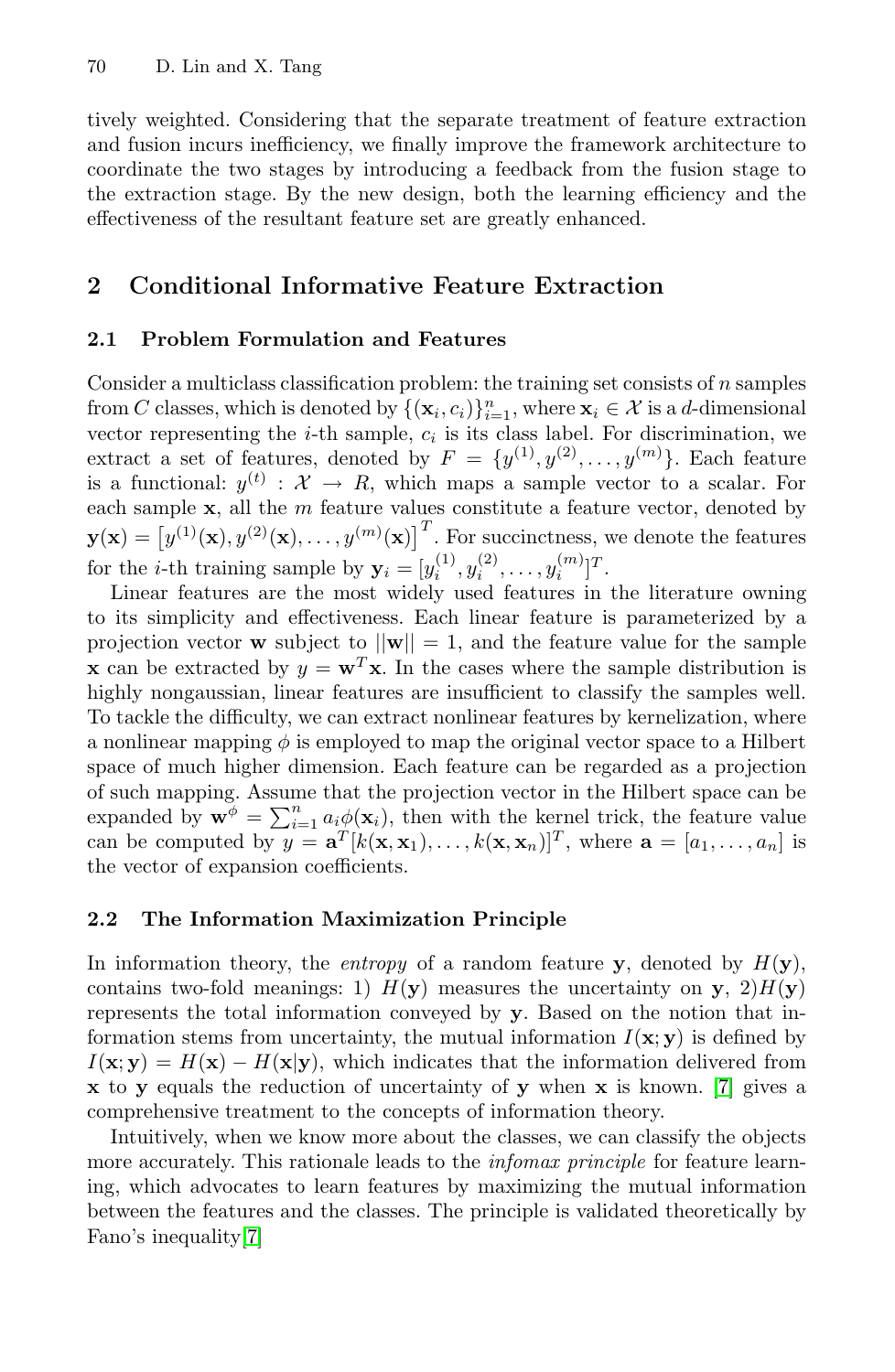Conditional Infomax Learning 71

$$
P(\hat{c} \neq c) \ge \frac{H(\mathbf{y}|c) - 1}{\log C} = \frac{H(c) - I(\mathbf{y};c) - 1}{\log C},\tag{1}
$$

where  $\hat{c}$  is the decision made based on the feature vector **y**, c is the true underlying class. This inequality relates the lower bound of the Bayes error to the mutual information between the features and the classes. Vasconcelos[\[10\]](#page-13-10) reinforces the relation by showing that: The infomax solution is near optimal in the minimum Bayes error sense.

#### **2.3 The Information Decomposition and the Conditional Objective**

Since each sample is usually described by multiple features, there may exist some relations between the features. How do the inter-feature relations affect the process of information utilization? To answer this question, we first study the structure of the joint information by examining the two-feature case.

<span id="page-3-1"></span>
$$
H(y^{(1)}) = I(y^{(1)}; c) + H(y^{(1)}|c)
$$
\n(2)

<span id="page-3-2"></span>
$$
H(y^{(2)}) = I(y^{(2)}; c) + H(y^{(2)}|c)
$$
\n(3)

$$
H(y^{(1)}y^{(2)}) = I(y^{(1)}y^{(2)}; c)
$$
  
+
$$
H(y^{(1)}y^{(2)}|c)
$$
 (4)

<span id="page-3-3"></span>
$$
H(y^{(1)}y^{(2)}) = H(y^{(1)}) + H(y^{(2)}) - I(y^{(1)};y^{(2)})
$$
\n(5)

$$
I(y^{(1)}y^{(2)};c) = I(y^{(1)};c) + I(y^{(2)};c)
$$
  
-[ $I(y^{(1)};y^{(2)}) - I(y^{(1)};y^{(2)}|c)$ ] (6)

#### <span id="page-3-4"></span>**Fig. 1.** The important formulas characterizing the information structure

<span id="page-3-0"></span>Suppose we have two features  $y^{(1)}$  and  $y^{(2)}$  to represent the samples. Then the information carried by  $y^{(1)}$  and  $y^{(2)}$  are  $H(y^{(1)})$  and  $H(y^{(2)})$  respectively. The information conveyed by the joint set of two features is  $H(y^{(1)}y^{(2)})$ . Based on information theory, we deduce the formulas given in fig[.1,](#page-3-0) which characterize the relations between these quantities and those between information and classification. Though they are simple, however, careful analysis of them leads us to an insightful perspective on the information structure:

**1)** Eq.[\(2-](#page-3-1)[4\)](#page-3-2) indicate that the information conveyed by the features consists of two parts: the class-relevant part  $I(y; c)$  and the irrelevant part  $H(y|c)$ . Only the former contributes to classification.

**2)** Eq.[\(5\)](#page-3-3) gives another view: when two features are used, the joint information of the feature set would be less than the sum of information conveyed by individual features due to the redundancy, which is measured by the mutual information between the two features.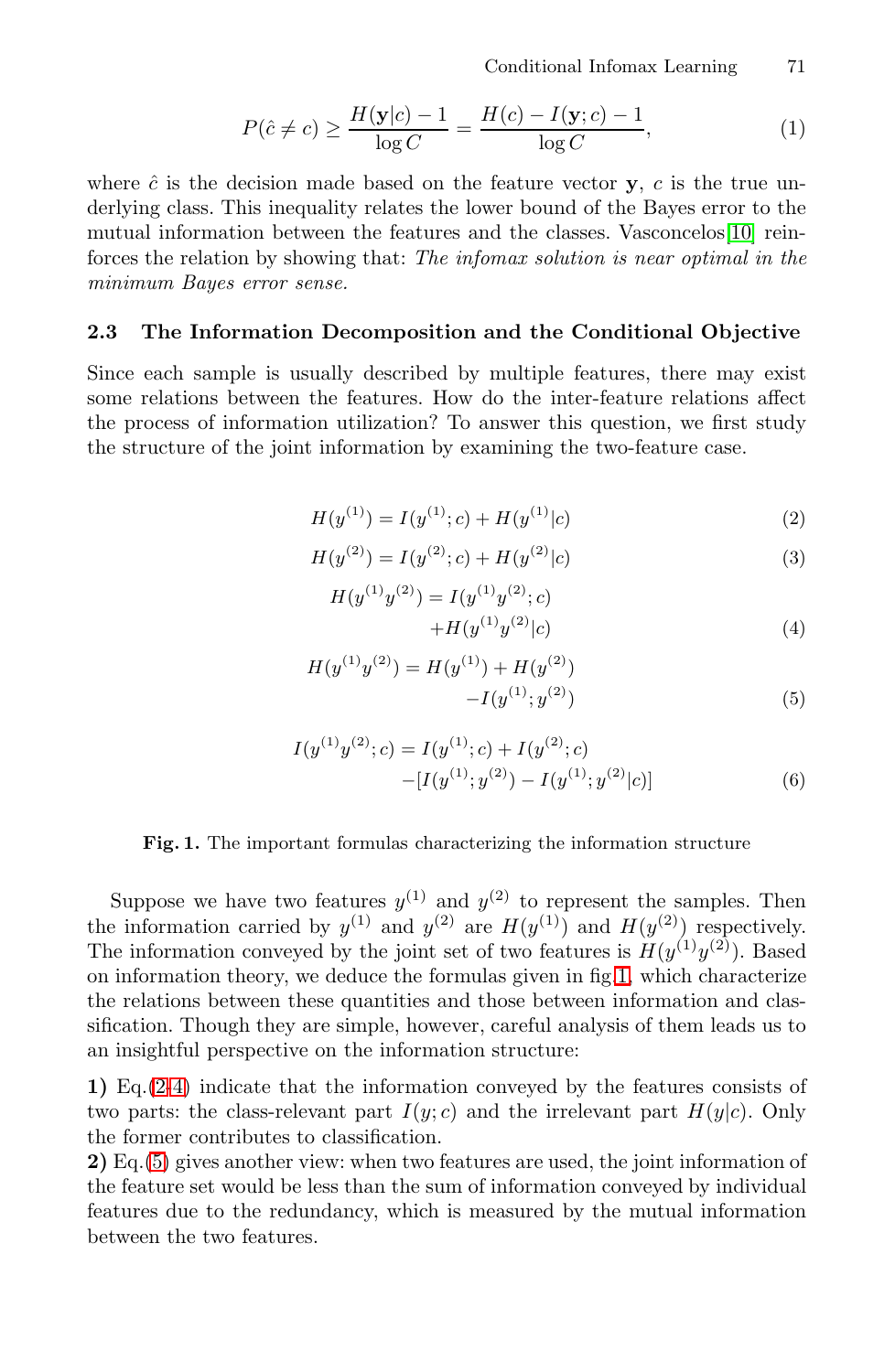

**Fig. 2.** Illustration of Joint Information Decomposition

<span id="page-4-0"></span>**3)** Eq.[\(6\)](#page-3-4) combines the class-relevance factor and the redundancy factor to depict the information structure: the class-relevant information conveyed by the joint set is equal to the sum of the individual class-relevant information delivered by  $y^{(1)}$  and  $y^{(2)}$  minus the *class-relevant redundancy*. For conciseness, we denote it by  $R_c(y^{(1)}; y^{(2)}) = I(y^{(1)}; y^{(2)}) - I(y^{(1)}; y^{(2)}|c)$ , then Eq.[\(6\)](#page-3-4) can be rewritten as

<span id="page-4-2"></span><span id="page-4-1"></span>
$$
I(y^{(1)}y^{(2)};c) = I(y^{(1)};c) + I(y^{(2)};c) - R_c(y^{(1)};y^{(2)}).
$$
\n(7)

The fig[.2](#page-4-0) illustrates the two-feature information decomposition model and gives a clear picture to the information structure.

The Eq.[\(7\)](#page-4-1) can be generalized to the case of multiple features with mathematical induction. It results in the following theorem:

**Theorem 1.** Assume that  $\forall i \neq j, k_1, k_2, \ldots \notin \{i, j\}$   $I(y^{(i)}; y^{(j)} | y^{(k_1)}, y^{(k_2)}, \ldots) =$  $I(y^{(i)}; y^{(j)})$  and  $I(y^{(i)}; y^{(j)} | c, y^{(k_1)}, y^{(k_2)}, ...) = I(y^{(i)}; y^{(j)} | c)$ , then

$$
I(\mathbf{y};c) = I(y^{(1)}y^{(2)} \cdots y^{(m)};c) = \sum_{t=1}^{m} I(y^{(t)};c) - \sum_{t=1}^{m-1} \sum_{u=t+1}^{m} R_c(y^{(t)};y^{(u)}).
$$
 (8)

The theorem states that when the communication of any two features is not affected by other features, the joint class-relevant information equals the sum of the individual feature information minus the total pairwise redundancies. We can rewrite Eq. $(8)$  by

$$
I(\mathbf{y};c) = \sum_{t=1}^{m} \left[ I(y^{(t)};c) - \sum_{u=1}^{t-1} R_c(y^{(u)};y^{(t)}) \right].
$$
 (9)

This form enables us to extract features sequentially, given that  $t-1$  features are extracted, the t-th feature can be extracted by optimizing the Conditional Informative Objective as

<span id="page-4-3"></span>
$$
\theta_t = \underset{\theta_t}{\text{argmax}} \left\{ I(y^{(t)}; c) - \sum_{u=1}^{t-1} R_c(y^{(u)}; y^{(t)}) \right\},\tag{10}
$$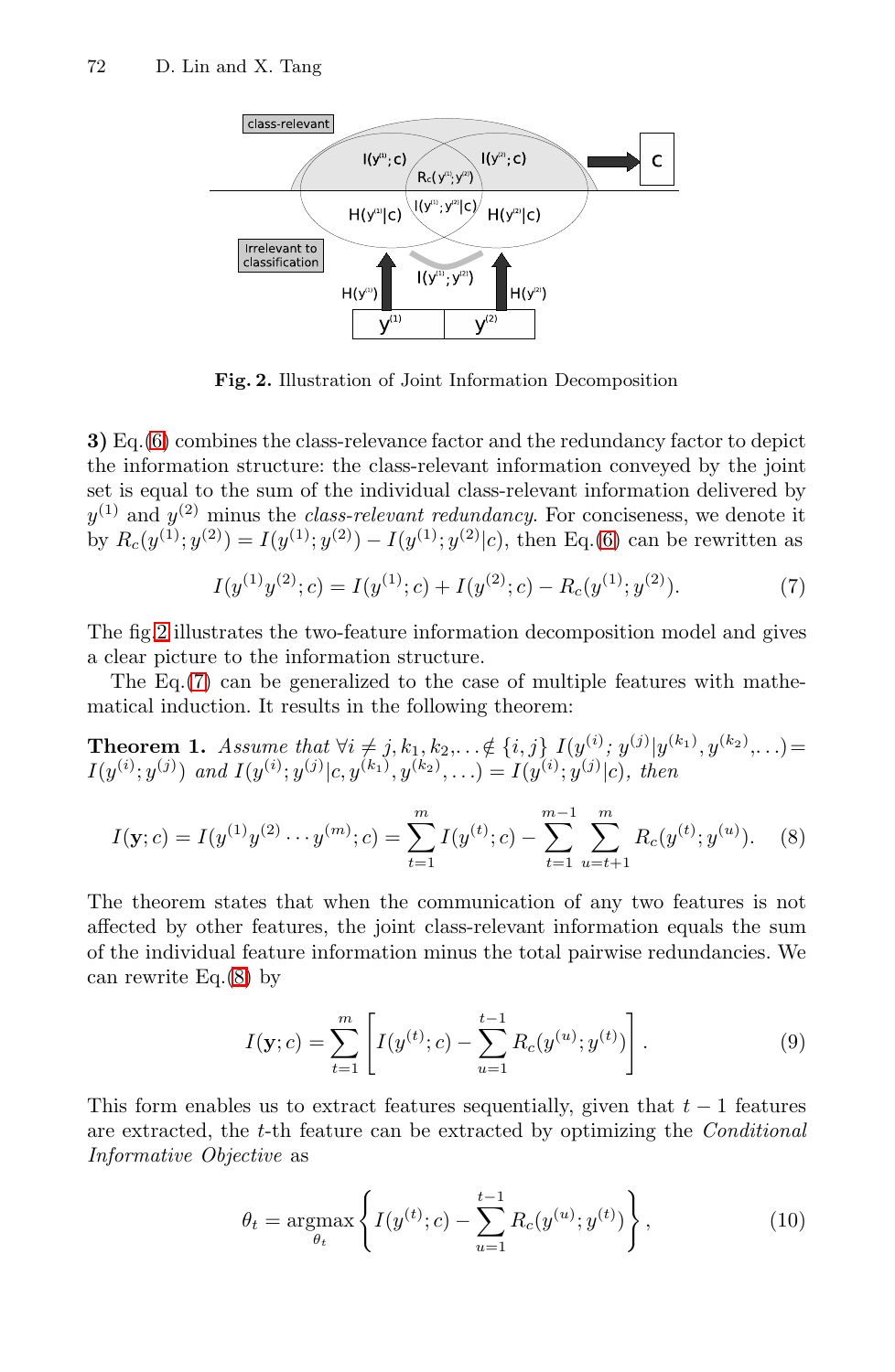where  $\theta$  is the parameter for the t-th feature. Accordingly, the feature extraction algorithm based on Eq. $(10)$  is called *Conditional Informative Feature Extraction*.

#### **Discussion**

The significance of the information decomposition model lies in three aspects:

First, it is the first work to present an insightful view into the composition of information with a classification context, where two key factors: class-relevance and inter-feature redundancy are revealed and analyzed with solid theoretical foundation.

Second, a novel concept called *class-relevant redundancy* is introduced, which serves a key role in the information-oriented classification. This concept reflects the compound influence of class-relevance and redundancy, which has not been discussed in previous literatures.

Third, Eq.[\(8\)](#page-4-2) integrates the two factors to form an approximation of joint information with the second-order interactions taken into account. The condition when the approximation is exact is also given. This formulation on one hand explicitly exploits the redundancies among features, which plays an important role in learning, on the other hand ignores the higher-order interactions which will lead to exponentially increasing complexity. In this sense, it achieves a good trade-off between the accuracy and the complexity.

### **3 The Efficient Optimization**

<span id="page-5-0"></span>According to the Asymptotic Equipartition Property[\[7\]](#page-13-7), when a reasonably large set of samples are available, the entropy can be approximated by the sample mean as

$$
H(y) = -\int_{\mathcal{R}} p(y) \log(p(y)) dy = -E \{ \log(p(y)) \} \approx -\frac{1}{n} \sum_{i=1}^{n} \log(p(y)). \tag{11}
$$

To evaluate  $p(y)$ , we apply the nonparametric Parzen window technique instead of relying on any parametric assumptions that are often violated in practical cases. Here, we use a Gaussian kernel, defined by  $\phi(r) = (2\pi\sigma^2)^{-\frac{1}{2}} \exp(-\frac{r^2}{2\sigma^2})$ , and  $\sigma$  controls the width of the kernel. Then the approximation is given by

<span id="page-5-1"></span>
$$
p(y) \approx \frac{1}{n} \sum_{i=1}^{n} \phi(y - y_i)
$$
\n(12)

In the following text, we try to unveil the underlying working mechanism of conditional infomax learning by studying the terms in the objective function given in Eq. $(10)$ .

**1) Class-relevant Information.** From Eq.[\(11\)](#page-5-0) and Eq.[\(12\)](#page-5-1), we have

$$
I(y^{(t)}; c) = \frac{1}{n} \sum_{i=1}^{n} \left\{ \log \sum_{j:c_j=c_i} \frac{1}{n_k} \phi(y_i^{(t)} - y_j^{(t)}) - \log \sum_{j=1}^{n} \frac{1}{n} \phi(y_i^{(t)} - y_j^{(t)}) \right\}.
$$
 (13)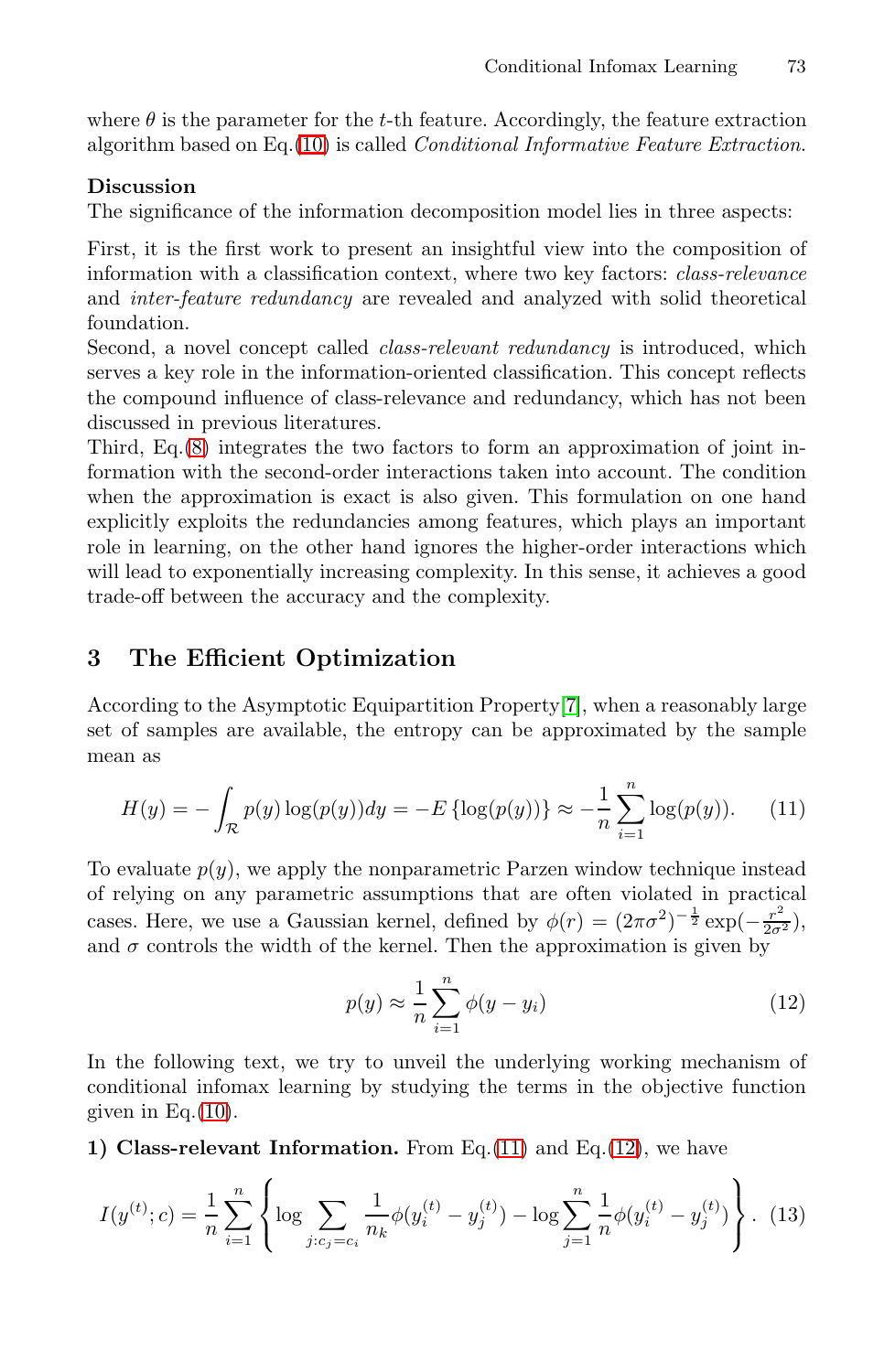We observe two types of terms: the terms representing the interactions between the samples in the same class gathered together by log-sum, and the terms representing the interactions between any pair of samples accumulated by negative log-sum. Considering that  $\phi(y_i^{(t)}, y_j^{(t)})$  increases when  $y_i^{(t)}$  and  $y_j^{(t)}$  become closer, maximizing such an objective will agglomerate the feature values from the same class and disperse those from different classes. In this sense, the optimization process pursues a feature space beneficial to discrimination.

**2) Redundancy.** We have discussed that  $I(y^{(u)}; y^{(t)})$  represents the interfeature redundancy between  $y^{(u)}$  and  $y^{(t)}$ . In the evaluation of the joint distribution  $p(y^{(u)}, y^{(t)})$ , we employ the parzen window technique with an isotropic 2D gaussian kernel, which can be expressed as  $\phi(y^{(u)}y^{(t)}) = \phi(y^{(u)})\phi(y^{(t)})$ . Then we have

<span id="page-6-0"></span>
$$
I(y^{(u)}; y^{(t)}) = \frac{1}{n} \sum_{i=1}^{n} \log \frac{\frac{1}{n} \sum_{j=1}^{n} \phi(y_i^{(t)} - y_j^{(t)}) \phi(y_i^{(u)} - y_j^{(u)})}{\left[\frac{1}{n} \sum_{j=1}^{n} \phi(y_i^{(t)} - y_j^{(t)})\right] \left[\frac{1}{n} \sum_{j=1}^{n} \phi(y_i^{(u)} - y_j^{(u)})\right]}.
$$
(14)

We find that the unit of the formula is "normalized" correlation between the kernel values for feature  $y^{(u)}$  and  $y^{(t)}$ . Considering that the inter-sample relationship are characterized by the kernel values, and the correlation is a typical measurement of similarity, the redundancy is actually represented by the similarity between the inter-sample relations induced by the two features.

To further clarify how it affects the optimization, we introduce the affinity coefficients  $\lambda_{ij}^{(u)} = \frac{\phi(y_i^{(u)} - y_j^{(u)})}{\sum_{j=1}^n \phi(y_i^{(u)} - y_j^{(u)})}$  $\sum_{j=1}^{v(y_i - y_j)} \phi(y_i^{(u)} - y_j^{(u)})$ , which reflects the affinity between the sample i and j in the u-th feature space. Then Eq.  $(14)$  can be simplified to be

$$
I(y^{(u)}; y^{(t)}) = \frac{1}{n} \sum_{i=1}^{n} \left\{ \log \sum_{j=1}^{n} \lambda_{ij}^{(u)} \phi(y_i^{(t)} - y_j^{(t)}) - \log \sum_{j=1}^{n} \frac{1}{n} \phi(y_i^{(t)} - y_j^{(t)}) \right\}.
$$
\n(15)

We can see that the formula assigns heavy weights on the sample-pairs which are close in the  $u$ -th feature space. Therefore minimizing the redundancy will encourage these pairs of samples go farther from each other, thus to create an inter-sample relationship in the t-th feature space, which are distinct from that in the u-th feature space.

As discussed before, some part of the total redundancy is irrelevant to classification, we need to subtract the term  $I(y^{(u)}; y^{(t)} | c)$  to compensate its effect. Similar analysis can be applied to this term.

**3) Derivative.** The analysis above shows that all the terms in the objective function can be written in the following form:

<span id="page-6-1"></span>
$$
f(y^{(t)}) = \pm \sum_{i=1}^{n} \log \sum_{j=1}^{n} \omega_{ij} \phi(y_i^{(t)} - y_j^{(t)}),
$$
 (16)

where  $\omega_{ij}$  are some coefficients dependent on the specific term. For the terms with  $\sum_{j:c_j=c_i}$ , they can be expressed by Eq.[\(16\)](#page-6-1) by setting  $\omega_{ij} = 0$  when  $c_j \neq c_i$ .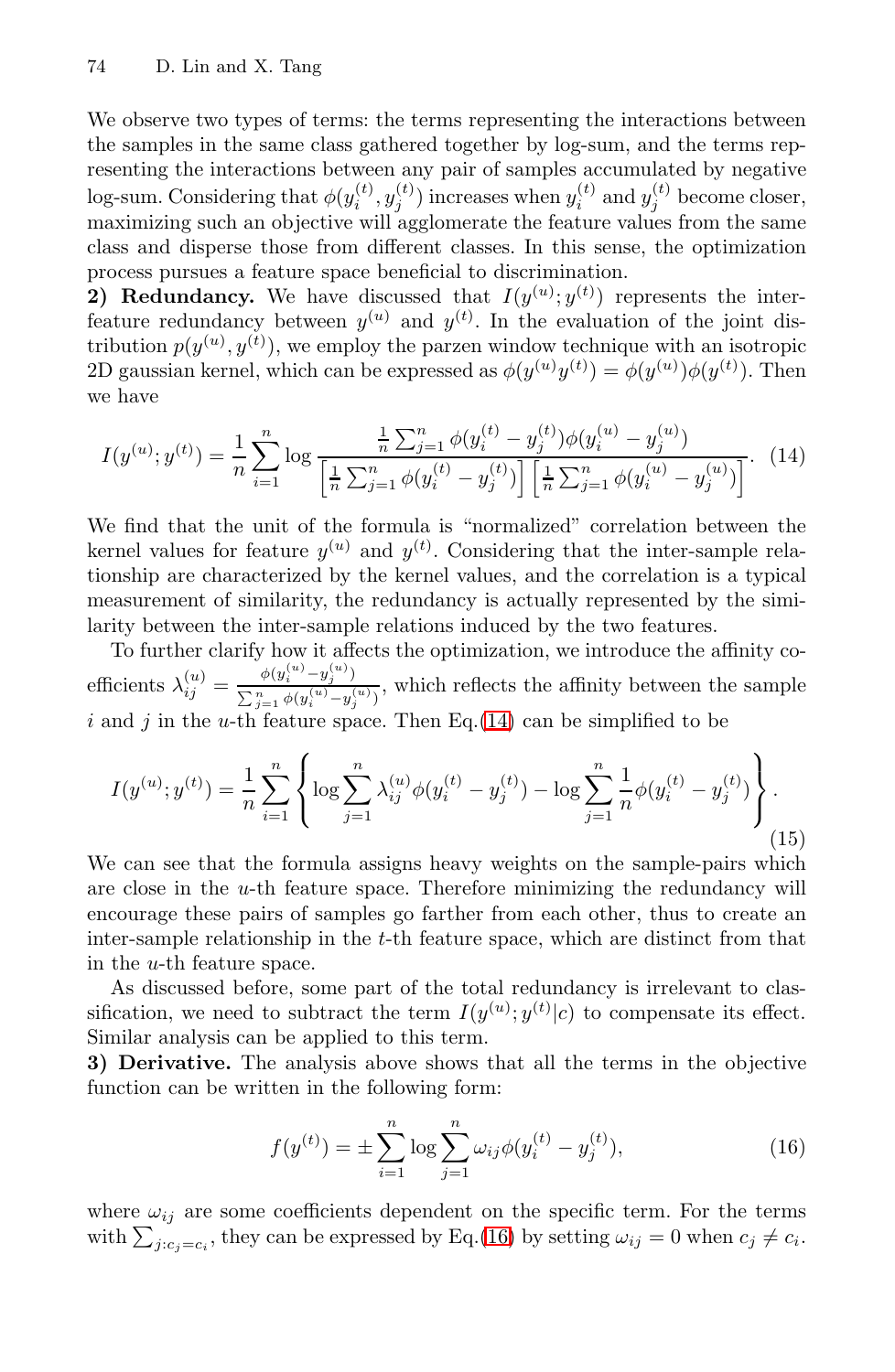When  $\phi(\cdot)$  is an even function, the derivative w.r.t the feature values is derived as follows

$$
\frac{\partial f}{\partial y_i^{(t)}} = \pm \sum_{k=1}^n \left[ \frac{\omega_{ik}}{\sum_{j=1}^n \omega_{ij} \phi(y_i^{(t)} - y_j^{(t)})} + \frac{\omega_{ki}}{\sum_{j=1}^n \omega_{kj} \phi(y_k^{(t)} - y_j^{(t)})} \right] \psi(y_i^{(t)} - y_k^{(t)}).
$$
\n(17)

With the derivatives given, we can use stochastic gradient descent to optimize the objective function.

#### **3.1 Local Active Region Method**

As shown in fig[.3,](#page-7-0) both the potential and the force attenuates drastically as the distance increases. This observation implies that the interactions within a certain region centered at each sample dominates the objective function, which we call "Local Active Region". As a consequence, we can approximate the objective function and its derivative by retaining only the terms reflecting the interactions with the local regions.



<span id="page-7-0"></span>**Fig. 3.** The potential and the force

Retrieving the neighborhood of every sample is computationally expensive, especially when the sample number is large. Fortunately, we are handling the feature values in a 1-D space, therefore it is feasible to partition the whole value-range into small sections. Here we propose a simple scheme to establish the neighborhoods: suppose the minimum and maximum value of the current feature are  $y_{min}$  and  $y_{max}$ respectively. Then we divide the range  $[y_{min}, y_{max}]$  into sub-sections. The feature values of all samples are categorized into one of the sub-sections. For each sample, the samples residing in the same sub-section constitute its neighborhood. To attain a satisfactory level of accuracy and robustness, the section length is determined so that the average number of samples in each section is about 5.

By employing the simplified way to build neighborhood and discarding the nonneighboring interactions, the time complexity is reduced from  $O(n^2)$  to  $O(n)$ . Such a great improvement in computational efficiency makes the large scale application of infomax learning feasible. Moreover, our algorithm has two important advantages: 1) The Parzen window estimation is performed in 1D and 2D spaces instead of a multidimensional space such as in  $MMI[15][16]$  $MMI[15][16]$  $MMI[15][16]$ , thus it is robust and accurate. 2) The system with only local interactions favors the preservation of local consistency and hence effectively reduces the risk of overfitting.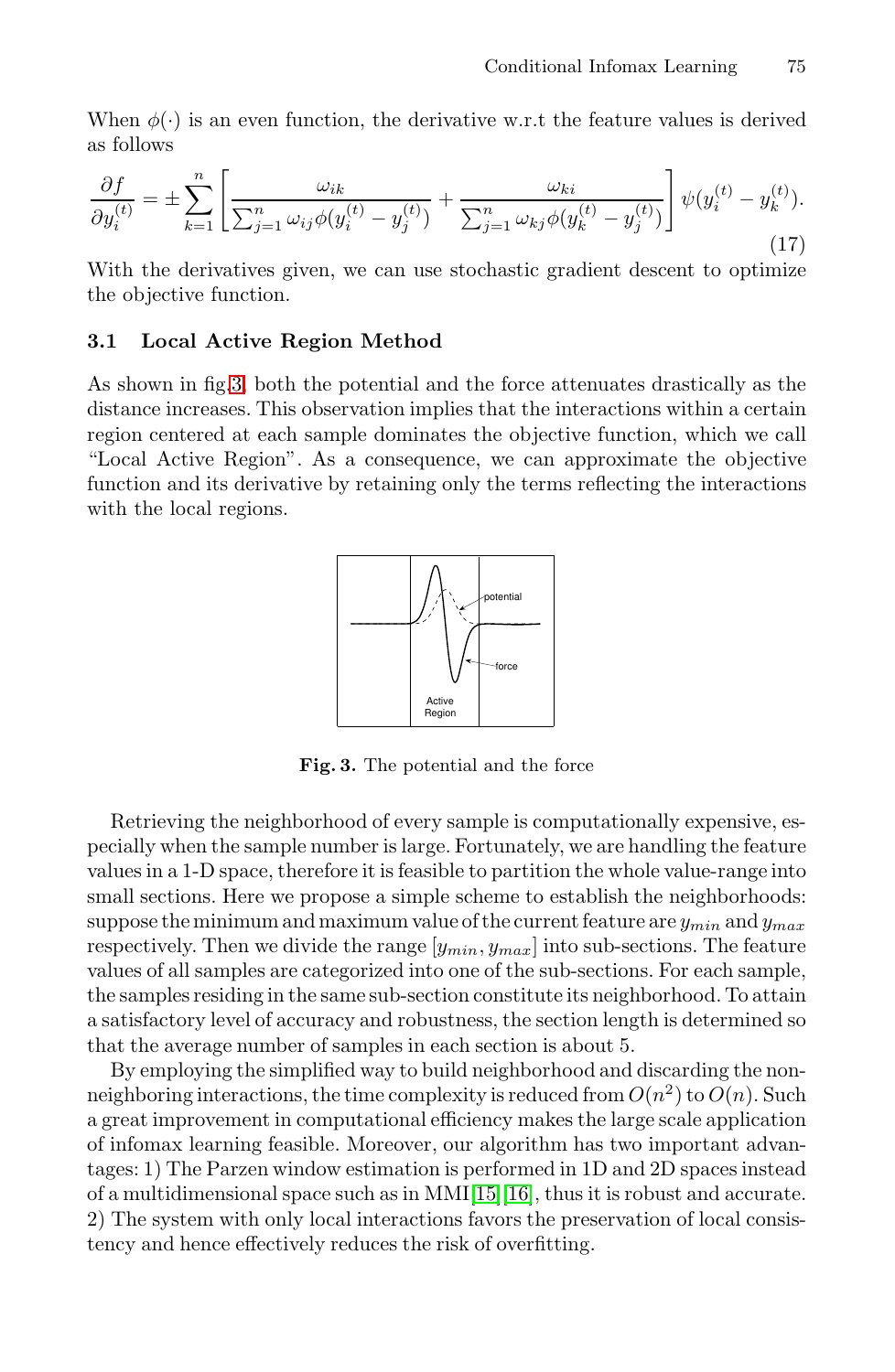### **4 Bayesian Feature Fusion with Sparse Prior**

After obtaining the set of features, a question arise naturally: how to combine the features to give the final decision? In many literatures, it is a typical approach to directly compute the Euclidean distance in the feature space, and classify a sample to the nearest class. Though simple, these methods neglect the different contributions of different features thus fails to optimally utilize the features.

In our framework, we assign different weights to different features and evaluate the dissimilarities between samples in the following weighted form:

$$
d(\mathbf{y}_i, \mathbf{y}_j) = \sum_{t=1}^m b_t \left( y_i^{(t)} - y_j^{(t)} \right)^2.
$$
 (18)

It is known that to achieve a good generalization capability, it is crucial to control the model complexity in order to prevent over-fitting, thus it is desirable to reduce the redundant components by giving a sparse estimating on the coefficients. It has been shown[\[17\]](#page-14-0) that the Laplacian prior is favorable to sparse estimation.

$$
p(\mathbf{b}) \propto \exp\left(\alpha \sum_{t=1}^{m} |b_t|\right). \tag{19}
$$

Considering the discriminant learning context, we employ the multivariate logistic regression model to give the conditional likelihood of  $\mathbf{b} = [b_1, \ldots, b_m]^T$  as follows

$$
p(\mathbf{y}_1,\ldots,\mathbf{y}_n|\mathbf{b}) \propto \prod_{i=1}^n p(c_i|\mathbf{y}_i;\mathbf{b}) = \prod_{i=1}^n \frac{\exp\left(-d(\mathbf{y}_i,\mathbf{m}_{c_i})\right)}{\sum_{k=1}^C \exp\left(-d(\mathbf{y}_i,\mathbf{m}_k)\right)},\tag{20}
$$

where  $\mathbf{m}_k$  is the mean vector of the k-th class. By incorporating Laplacian prior and logistic likelihood into the Bayesian MAP learning formulation, we have

$$
\mathbf{b} = \underset{\mathbf{b}}{\operatorname{argmax}} p(\mathbf{y}_1, \dots, \mathbf{y}_n | \mathbf{b}) p(\mathbf{b}).
$$
 (21)

A well balance can be achieved between the sparsity and the discriminative power in the learning process. The optimization can be accomplished by Sparse Regression[\[17\]](#page-14-0)[\[18\]](#page-14-1) proposed by Figueiredo et al.

### **5 The Integrated Framework for Feature Learning**

Traditionally, there are two typical paradigms for feature learning: one first generates a large pool of simple features and then selects a subset from it[\[8\]](#page-13-8)[\[11\]](#page-13-11)[\[12\]](#page-13-12), while the other directly learns discriminant features from the raw representation and then combines them[\[1\]](#page-13-0)[\[2\]](#page-13-1)[\[19\]](#page-14-2)[\[15\]](#page-13-15). They both suffers from a limitation: due to the separate treatment of the two stages, the feature extracted or selected in the 1st stage may not be useful in the fusion or decision stage. Though we can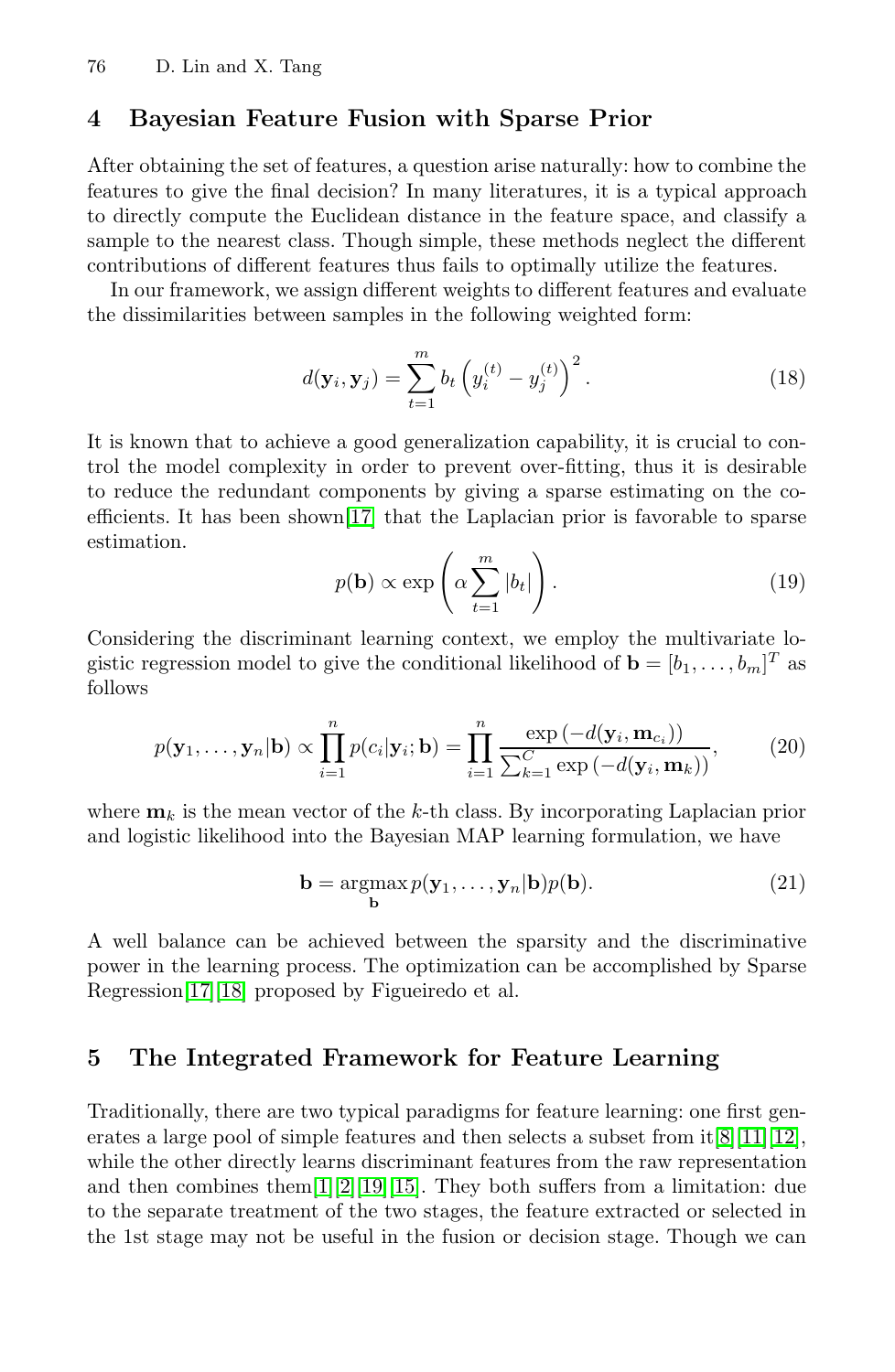

**Fig. 4.** The Architecture of the Integrated Framework

<span id="page-9-0"></span>tackle the problem by extracting a sufficiently large set in the first step, it will inevitably incur considerable waste.

To achieve high efficiency while guaranteeing sufficient expressive power in the feature set, we develop a new framework to coordinate the two stages so that they can intimately cooperate. The whole procedure is introduced as follows:

- **1.** Initialize an empty feature set  $F \leftarrow \{\}.$
- **2.** Learn the first feature  $y^{(1)}$  by the infomax principle;  $F \leftarrow F \cup \{y^{(1)}\}.$
- **3.** Repeat the following steps until the stop criterion is met:
	- (a) Extract the feature  $y^{(t)}$  with the redundancy evaluated on F.
	- **(b)** Add the new feature:  $F \leftarrow F \cup \{y^{(t)}\}.$
	- **(c)** Optimize the fusion weights **b**.
	- (d) Discard the features with weights smaller than  $\epsilon$ .

In each step of iteration, we keep monitoring the value of  $Eq.(8)$  $Eq.(8)$  and stop the loop when the objective function keeps basically unchanged for several iterations.

In the framework, the results of fusion stage are fed back to the extraction stage in order that the extractor can make use of it to evaluate the redundancies based on the fused set and produce an complementary feature as illustrated in fig[.4.](#page-9-0) By eliminating the inactive features, the extractor can find new features adapted to the true demand of the fusion stage without being affected by the unused features, otherwise, the feature set will be gradually filled by the obsolete features and mislead the optimization process by the redundancy terms, thus seriously hinder the effective renewal.

### **6 Experiments**

#### **6.1 A Toy Problem**

First, we design a toy problem to give an intuitive insight to the relation between class-relevant information and feature learning in pattern recognition as illustrated in Figure [5.](#page-10-0) In this experiment, two classes of Gaussian distributed samples are randomly generated, with each class having 500 samples. We extract a series of 1D features by linearly projecting the samples onto 64 different directions. The results clearly show that the class-relevant information, which is the difference between the total entropy and the class conditional entropy, closely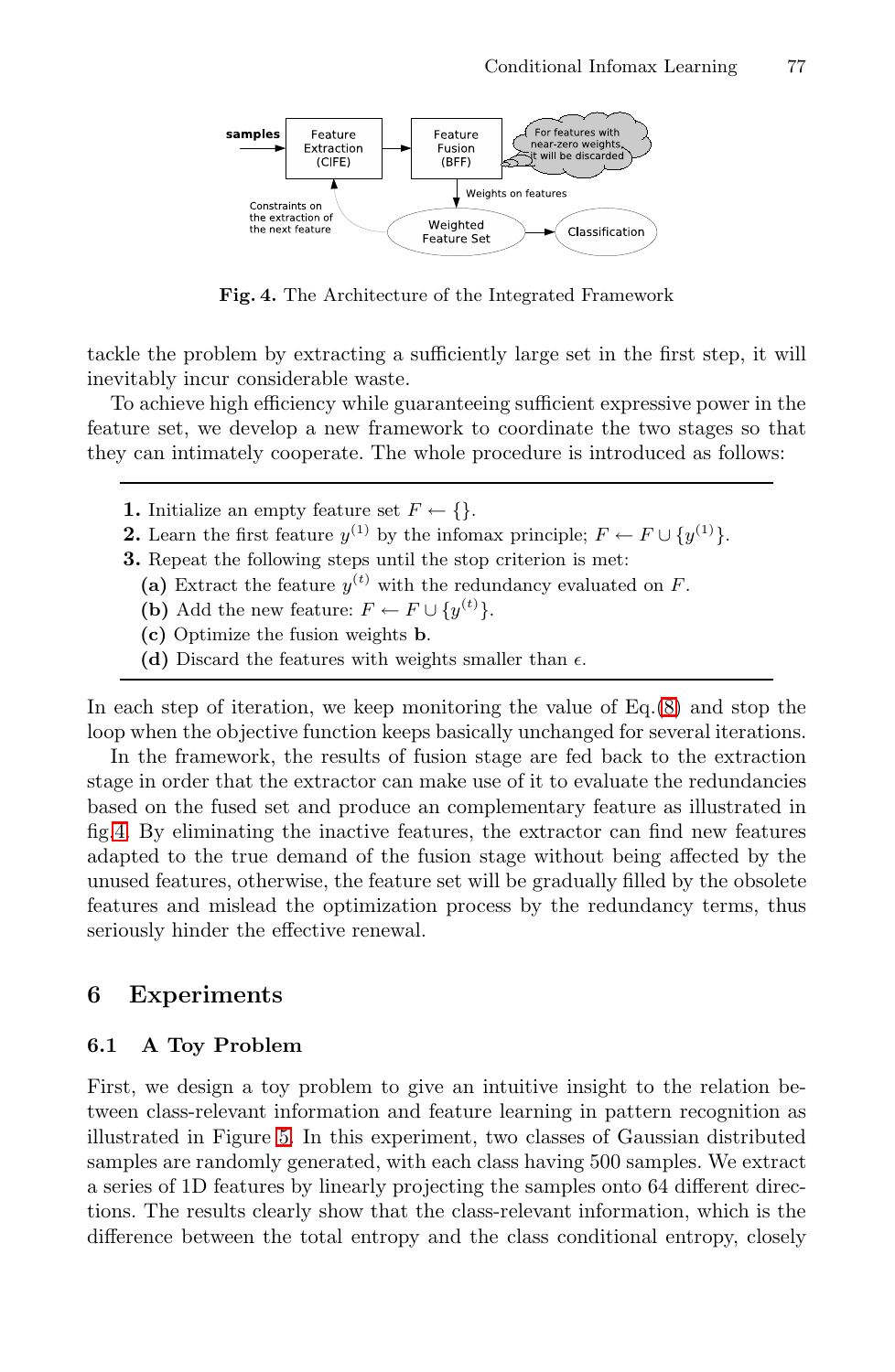

<span id="page-10-0"></span>**Fig. 5.** The Toy Problem. The figure illustrates the relationship between information and feature distribution. The upper part shows a 2D feature space and the 1D distributions of feature values along 3 different directions. The lower part shows the values of the entropy, class-conditional entropy, and mutual information for the features along 64 consecutive directions.

relates to discrimination. From the figure, we can see that for the features with large information values, the distributions of the feature values of the two classes are well separated, while for the features with information values approximating zero, the distributions of the feature values are basically overlapped so that it is difficult to distinguish one class from the other based on that feature. Though the example is simple, it sufficiently exhibits the strong connections between information and classification.

### **6.2 Face Recognition**

**Experiment Settings.** Face recognition problems is a challenging pattern recognition problem in computer vision, which is a good testbed to evaluate the practical performance of the feature extraction algorithms. To thoroughly test the algorithms, we compare our algorithms with other representative algorithms in face recognition literatures on three standard face databases:  $FERET[20]$  $FERET[20]$ , XM2VTS[\[21\]](#page-14-4) and PURDUE AR[\[22\]](#page-14-5). To examine the generalization capabilities, for each database, we divide the selected samples into three disjoint datasets: the training set, the gallery set, and the probe set. The training set is for learning the features in the training stage. In the testing stage, every sample in the probe set is compared with each sample in the gallery set, and classified to the person whose gallery sample is most close to it in the feature space. We employ the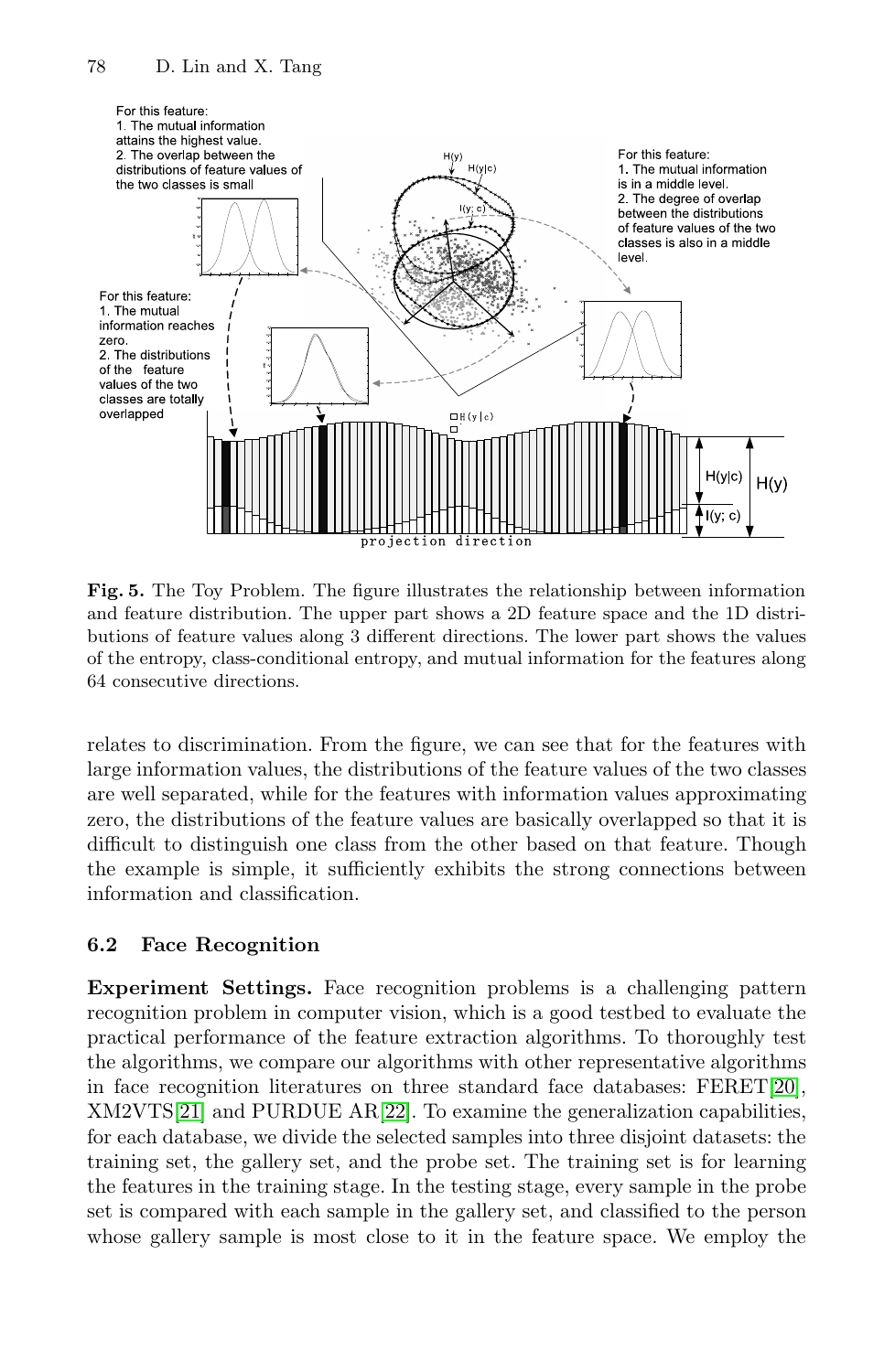

**Fig. 6.** The Face Recognition Performances for Linear Features

<span id="page-11-0"></span>**Table 1.** The Best Performances of algorithms with Linear Features

<span id="page-11-1"></span>

| Error rate | <b>PCA</b> | .DA         | UniSA      | MMI   | CIFE        | $CIFE + BFF$ |
|------------|------------|-------------|------------|-------|-------------|--------------|
| FERET      | 0.299      | 0.175       | 0.087      | 0.079 | 0.065       | 0.044        |
| XM2VTS     | 0.275      | $\,0.095\,$ | $_{0.037}$ | 0.034 | $\rm 0.017$ | 0.007        |
| PURDUE     | 0.235      | 0.148       | $0.057\,$  | 0.052 | 0.031       | 0.022        |

error rates to measure the performance of the algorithms. In detail, for FERET, we use all the 295 persons with  $3 - 4$  samples for each person to form the training set, which has totally 995 samples. We then select another 800 persons for testing, where the gallery is composed of 800 (fa) samples from different persons, and the probe set is composed of 800 (fb) samples; For XM2VTS, the face images from 295 persons are captured in 4 different sessions. We assign the  $295 \times 3$ samples captured in the session 1, 2, 3 to the training set, the 295 samples from the session 1 to the client set, and the 295 samples from the session 4 to the probe set; For PURDUE, there are 90 persons who have the samples captured in all the 26 different conditions. We select 6 samples from each person with diverse expressions and illumination conditions to the training set, a sample captured in normal condition to the gallery set, and another 6 samples captured in different conditions to the probe set. The samples with extreme lighting condition and occlusion are not used in the experiment.

All face images are pre-processed. For each image, we first align it by affine transform to fix the positions of the eye centers and the mouth center, and crop it to the size of  $64 \times 72$ , and then perform histogram equalization to normalize the pixel values. After that, we use a mask to eliminate the background pixels. The remaining 4114 pixels are scanned in order to form the original vector representation of the face. To enhance efficiency and robustness, we use PCA to reduce the dimension and suppress the noise. 99% of the variational energy is preserved in the principal subspace after dimension reduction.

**Linear Features.** We compare our algorithms with other representative algorithms for feature extraction including PCA[\[1\]](#page-13-0), LDA[\[2\]](#page-13-1), Unified Subspace Analysis(UniSA)[\[4\]](#page-13-3), Maximum Mutual Information(MMI) Algorithm proposed by Torkkola[\[15\]](#page-13-15). To clarify the contributions of different components of the framework, we test our algorithms in two different configurations. In a sim-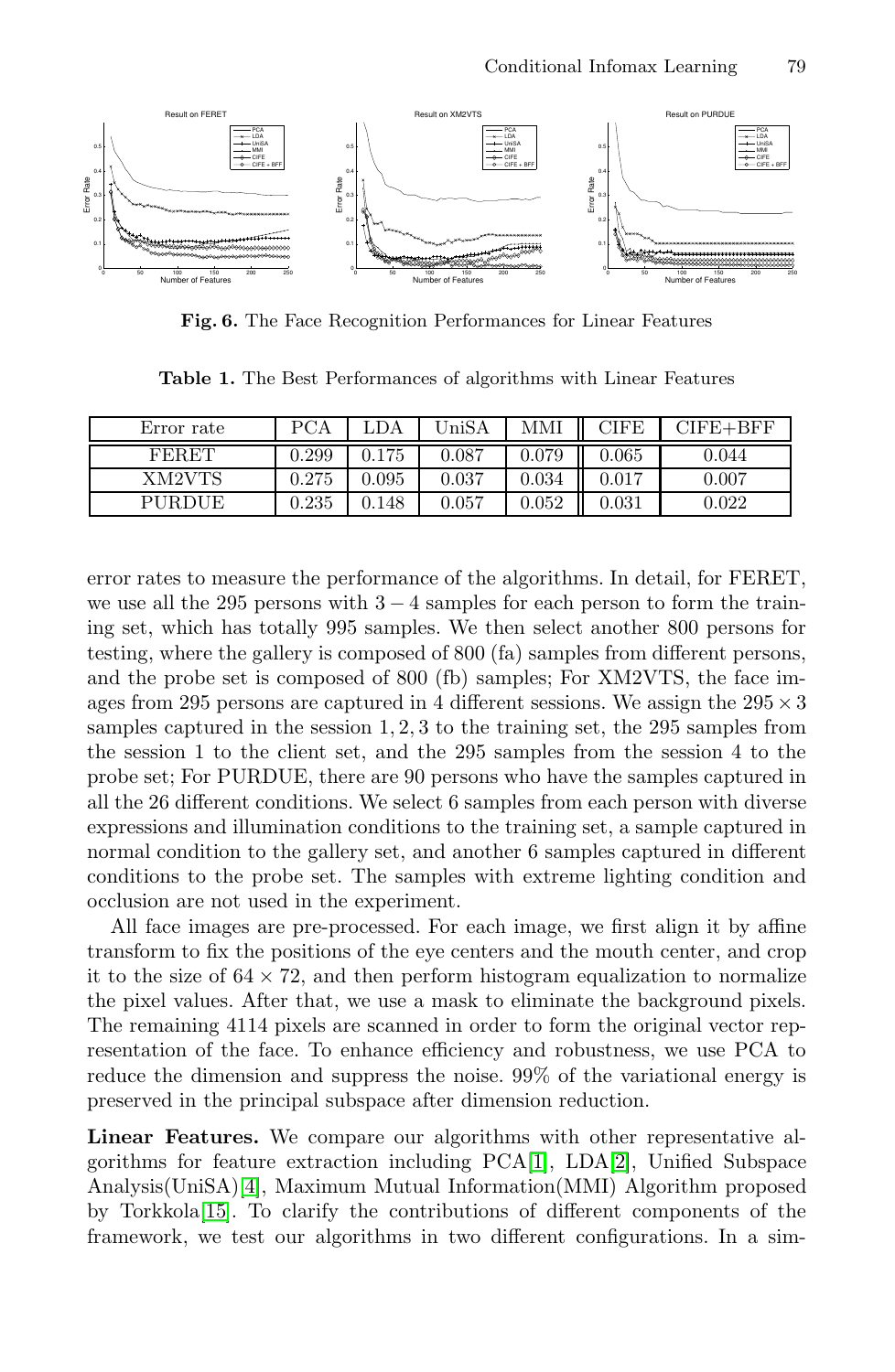<span id="page-12-0"></span>

| Error rate    | Kernels | <b>PCA</b> | LDA   | UniSA | MMI   | <b>CIFE</b> | $CIFE + BFF$ |
|---------------|---------|------------|-------|-------|-------|-------------|--------------|
| FERET         | Poly 2  | 0.266      | 0.162 | 0.062 | 0.055 | 0.042       | 0.032        |
|               | Poly 4  | 0.267      | 0.150 | 0.051 | 0.052 | 0.042       | 0.027        |
|               | Sigmoid | 0.271      | 0.142 | 0.057 | 0.051 | 0.037       | 0.022        |
|               | Gauss   | 0.265      | 0.134 | 0.051 | 0.055 | 0.032       | 0.017        |
| XM2VTS        | Poly 2  | 0.264      | 0.078 | 0.017 | 0.034 | 0.014       | 0.003        |
|               | Poly 4  | 0.264      | 0.075 | 0.017 | 0.014 | 0.014       | 0.013        |
|               | Sigmoid | 0.254      | 0.085 | 0.017 | 0.014 | 0.014       | 0.003        |
|               | Gauss   | 0.258      | 0.064 | 0.014 | 0.007 | 0.000       | 0.000        |
| <b>PURDUE</b> | Poly 2  | 0.241      | 0.139 | 0.056 | 0.035 | 0.022       | 0.017        |
|               | Poly 4  | 0.224      | 0.122 | 0.044 | 0.039 | 0.020       | 0.011        |
|               | Sigmoid | 0.220      | 0.131 | 0.043 | 0.041 | 0.020       | 0.009        |
|               | Gauss   | 0.222      | 0.128 | 0.044 | 0.033 | 0.015       | 0.007        |

**Table 2.** The Best Performances of algorithms with Kernelized Features

ple configuration, we merely use the Conditional Infomax Feature Extraction (CIFE) to extract features and simply use the Euclidean distance in the feature space to measure the dissimilarities between samples. In a full-functional configuration (CIFE  $+$  BFF), we further incorporate the Bayesian Feature Fusion scheme and follow the whole procedure of the integrated framework. The results obtained using different numbers of features are illustrated in Figure [6](#page-11-0) and the best results for each algorithm are reported in the Table [1.](#page-11-1) We can see from the results that the algorithms based on infomax principle outperforms other ones. The CIFE consistently achieves better accuracies than the MMI. By incorporating the Maximum Information Fusion and dynamically discarding the obsolete features, both the accuracy and the robustness of the framework are further enhanced.

**Kernelized Features.** We also investigate the performances of the algorithms for nonlinear features based on their kernelized versions. The results are given in Table [2.](#page-12-0) The results of nonlinear feature extraction further validates the effectiveness of our framework. Moreover, we can see that with the adaptive weighting scheme employed, the CIFS + BFF framework has a desirable property that the performance will not degrade with the increasing of the feature numbers as in conventional approaches. The results also confirm the observation in previous works that kernelization can lead to better performance in real data, where the distributions are often nongaussian. By combining the kernel learning and infomax learning and incorporating an effective fusion stage, our framework achieves near perfect classification performance in all the 3 databases.

## **7 Conclusion**

We have presented a novel information-theoretical perspective on the supervised learning and carefully studied the two key factors: class-relevance and redundancy. We introduced a new framework effectively unifying two novel algorithms: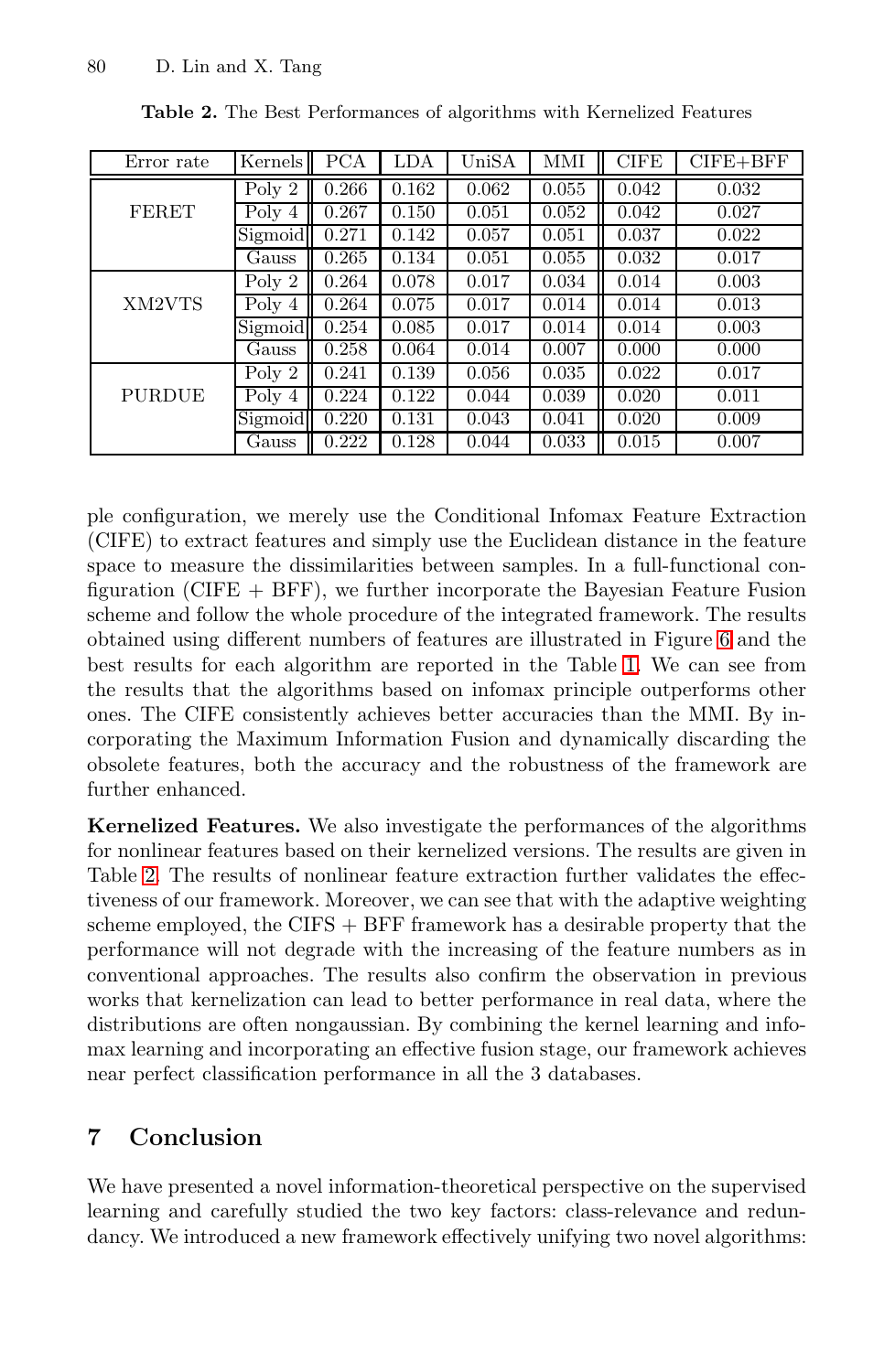Conditional Informative Feature Extraction and Bayesian Feature Fusion. The results of extensive experiments have sufficiently demonstrated the superiority of our framework over other state-of-the-art approaches.

### **Acknowledgement**

The work described in this paper was fully supported by grants from the Research Grants Council of the Hong Kong Special Administrative Region and a joint grant (N\_CUHK409-03) from HKSAR RGC and China NSF. The work was done in The Chinese University of Hong Kong.

### <span id="page-13-4"></span><span id="page-13-0"></span>**References**

- 1. M. Turk, A. Pentland: Eigenfaces for Recognition. J. Cognitive Neuroscience **3**(1) (1991) 71–86
- <span id="page-13-1"></span>2. P. N. Belhumeur, J. P. Hespanha, D. J. Kriegman: Eigenfaces vs. Fisherfaces: Recognition Using Class Specific Linear Projection. IEEE Trans. on PAMI **19**(7) (1997) 711–720
- <span id="page-13-2"></span>3. K. Etemad, R. Chellappa: Discriminant Analysis for Recognition of Human Face Images. J. Opt. Soc. Am. **14**(8) (1997) 1724–1733
- <span id="page-13-3"></span>4. X. Wang, X. Tang: A Unified Framework for Subspace Face Recognition. IEEE Trans. on PAMI **26**(9) (2004) 1222–1228
- <span id="page-13-5"></span>5. R.P.W. Duin, R. Haeb-Umbach: Multiclass Linear Dimension Reduction by Weighted Pairwise Fisher Criteria. IEEE Trans. on PAMI **23**(7) (2001) 762–766
- <span id="page-13-6"></span>6. M. Loog, R.P.W. Duin: Linear Dimensionality Reduction via a Heteroscedastic Extension of LDA: The Chernoff Criterion. IEEE Trans. on PAMI **26**(6) (2004) 732–739
- <span id="page-13-7"></span>7. T. M. Cover, J. A. Thomas: Elements of Information Theory. John Wiley Sons, Inc. (1991)
- <span id="page-13-8"></span>8. Y. Yang, J. O. Pedersen: A Comparative Study on Feature Selection in Text Categorization. In: ICML'97. (1997)
- <span id="page-13-9"></span>9. N. Kwak, C. Choi: Input Feature Selection by Mutual Information Based on Parzen Window. IEEE Trans. on PAMI **24**(12) (2002) 1667–1671
- <span id="page-13-10"></span>10. N. Vasconcelos: Feature Selection by Maximum Marginal Diversity. In: NIPS'02. (2002)
- <span id="page-13-11"></span>11. Y. Wu, A. Zhang: Feature Selection for Classifying High-Dimensional Numerical Data. In: CVPR'04. (2004)
- <span id="page-13-12"></span>12. H. Peng, F. Long, C. Ding: Feature Selection Based on Mutual Information Criteria of Max-Dependency, Max-Relevance, and Min-Redundancy. IEEE Trans. on PAMI **27**(8) (2005) 1226–1238
- <span id="page-13-13"></span>13. P. Mitra, C.A. Murthy, S.K. Pal: Unsupervised Feature Selection Using Feature Similarity. IEEE Trans. on PAMI **24**(3) (2002) 301–312
- <span id="page-13-14"></span>14. N. Vasconcelos, M. Vasconcelos: Scalable Discriminant Feature Selection for Image Retrieval and Recognition. In: CVPR'04. (2004)
- <span id="page-13-15"></span>15. K. Torkkola, W. M. Campbell: Mutual Information in Learning Feature Transformations. In: ICML'00. (2000)
- <span id="page-13-16"></span>16. K. Torkkola: Feature Extraction by Non-Parametric Mutual Information Maximization. J. Machine Learning Research (2003) 1415–1438